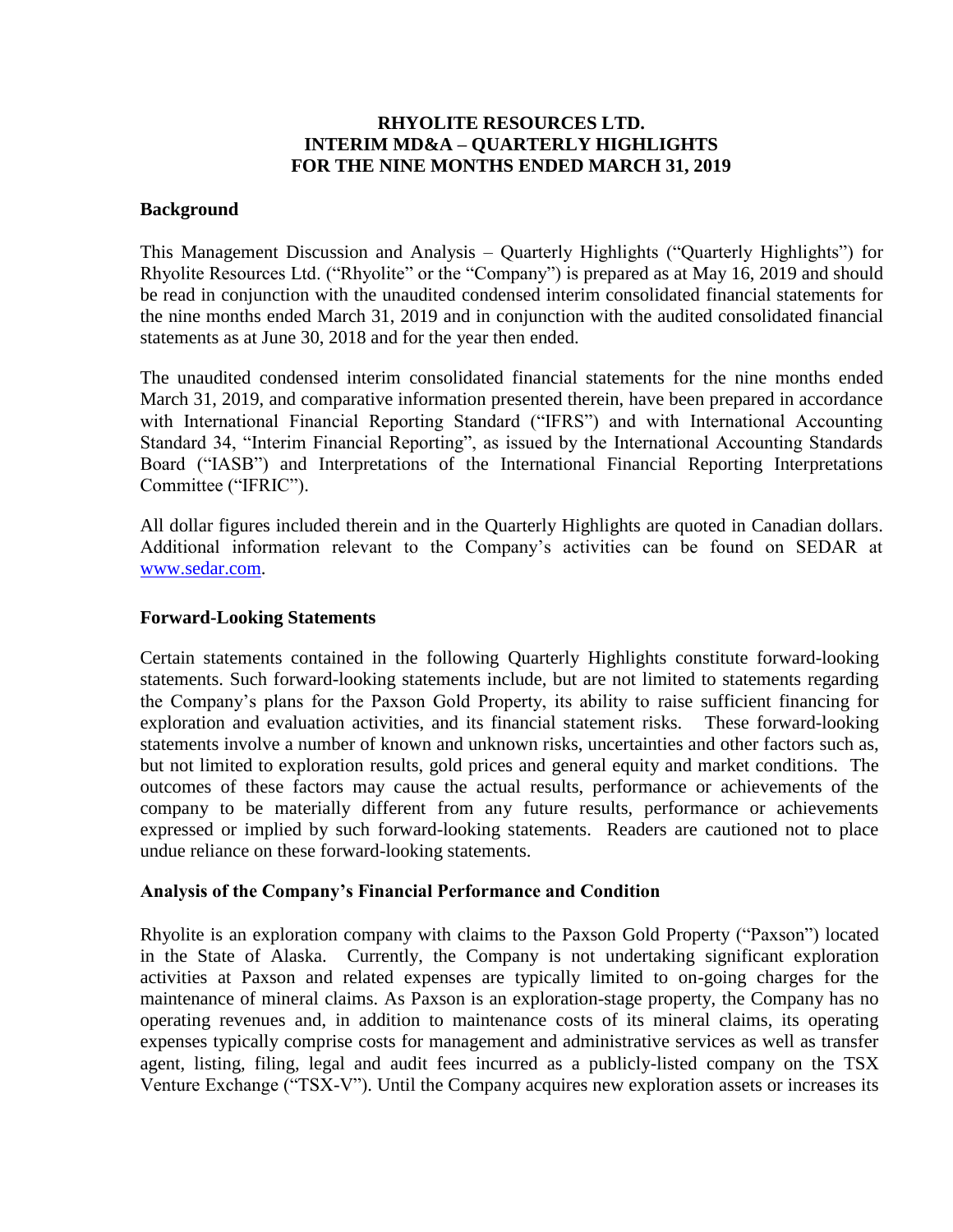exploration of Paxson, these costs are incurred consistently from quarter to quarter and are not expected to change significantly in the next 12 months.

During three and nine months ended March 31, 2019, the Company issued 8,509,500 common shares on the exercise of warrants for gross proceeds of \$1,276,425.

## *Three Months Ended March 31, 2019*

The Company incurred a net loss of \$15,537 for the three months ended March 31, 2019, compared to a \$15,171 loss for the three months ended March 31, 2018. The Company's expense for office supplies and services was \$2,492 higher for the three months ended March 31, 2019 compared with 2018 as a result of a late-filing penalty for certain income tax information. Partly offsetting this expense was a \$2,110 increase in interest income owing to increases in interest rates on the Company's bank account.

Other significant items affecting net loss for the three months ended March 31, 2019 included \$12,000 for office administration and facilities provided by a related party and \$6,875 for transfer agent, listing and filing fees. As a result of the Company's negligible operating activities, these charges were comparable with those for the three months ended March 31, 2018.

## *Six Months Ended December 31, 2018*

The Company incurred a net loss of \$47,621 for the nine months ended March 31, 2019 compared with a net loss of \$53,702 for the nine months ended March 31, 2018. The decrease in net loss was a result of a \$6,674 increase in interest income owing to increases in interest rates earned on the Company's cash deposits as well as a \$2,679 decrease in exploration costs for the period. Partly offsetting these items was a \$2,244 increase in office supplies and services for a late-filing penalty for certain income tax information. Other expenses for general and administrative purposes were incurred consistently between the two periods and were incurred primarily for office administration, transfer agent fees and TSX-V listing and filing fees.

## *Financial Position as at March 31, 2019*

As at March 31, 2019, the Company had cash of \$2,663,009, amounts receivable of \$1,359 and liabilities of \$5,071. The \$2,659,297 in net working capital is sufficient to fund the Company's operations for at least the next 12 months and, in addition to funding routine general and administrative expenses and the maintenance of Paxson mineral claims, may be used to pursue opportunities to enter new businesses or to acquire new assets.

The Company's cash as at December 31, 2019 is \$1,211,776 than that as at June 30, 2018. The increase is a result of \$1,271,425 in net proceeds from the exercise of warrants and \$17,978 in interest income, less \$77,627 in expenditures for exploration, as well as general and administrative activities for the nine-month interim period.